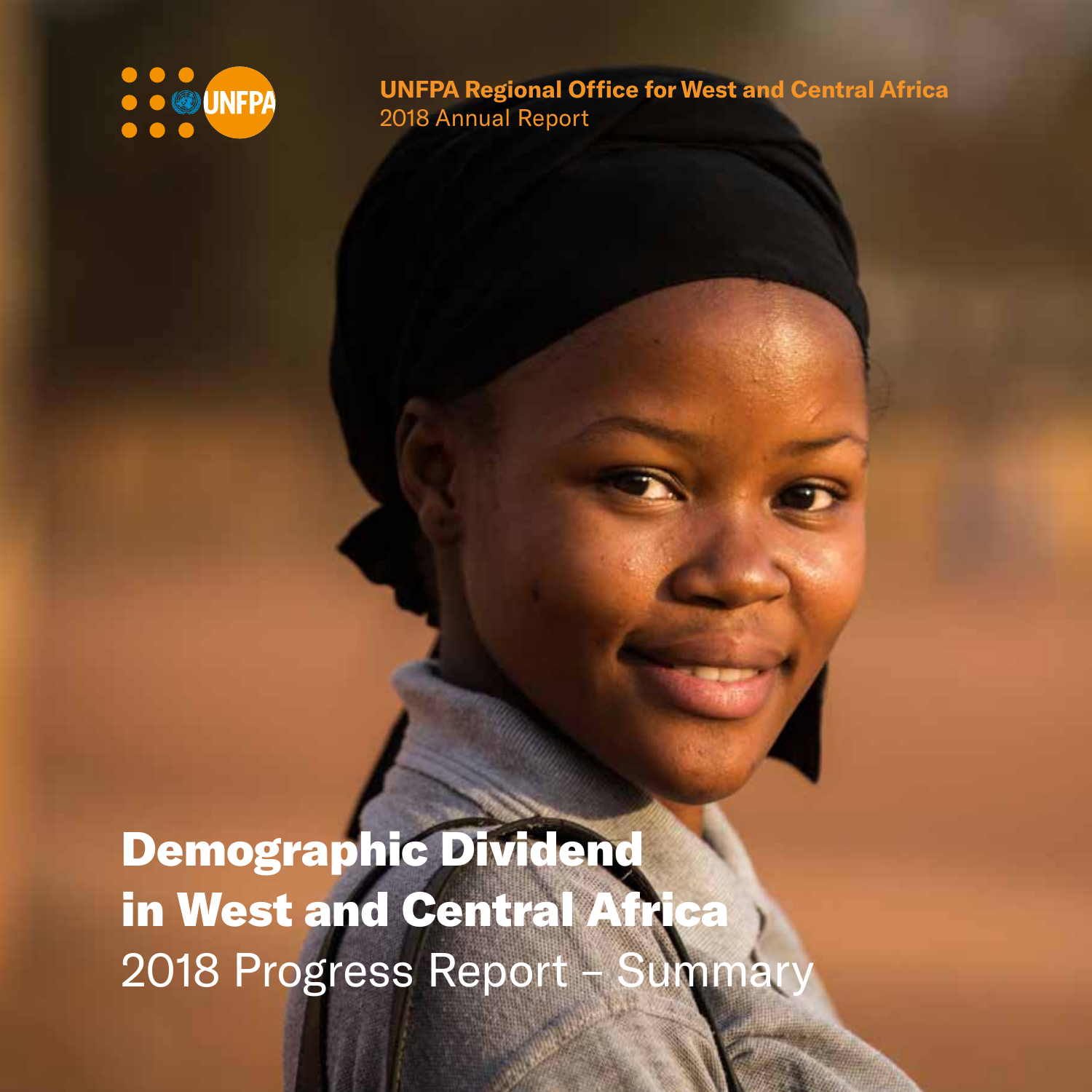#### **EDITORIAL TEAM**

**Publisher** Mabingue Ngom

#### **Editorial Oversight** Mamadou Kante Cecile Compaore

**Editor** Jacob Enoh Eben

#### **Editorial Associates**

Simon-Pierre Tegang Deguene Fall Céline-Andrée Adotevi Habibou Dia

#### **Production Support**

Mame Oumy Ndoye

#### **Editorial Consultants**

Wanjohi Kabukuru Fatoumata Sow

#### **Design: lsgraphicdesign.it**

#### **UNFPA Advisory and Contributing Writers**

Gilena Andrade, Sosthene Dougrou, Vertha Dumont, Moussa Fall, Jocelyn Fenard, Justin Koffi, Idrissa Ouedraogo, Anandita Philipose, Fenosoa Ratsimanetrimanana, Norbert Coulibaly, Fatou Sarr, Rose Sarr, Waly Sene, Aymar Narodar Some, Marie Soulié, Edouard Talnan and Ndeye Diop Niang.

#### **Photographs**

Unless otherwise indicated, photos are from UNFPA WCARO and Country Offices in WCA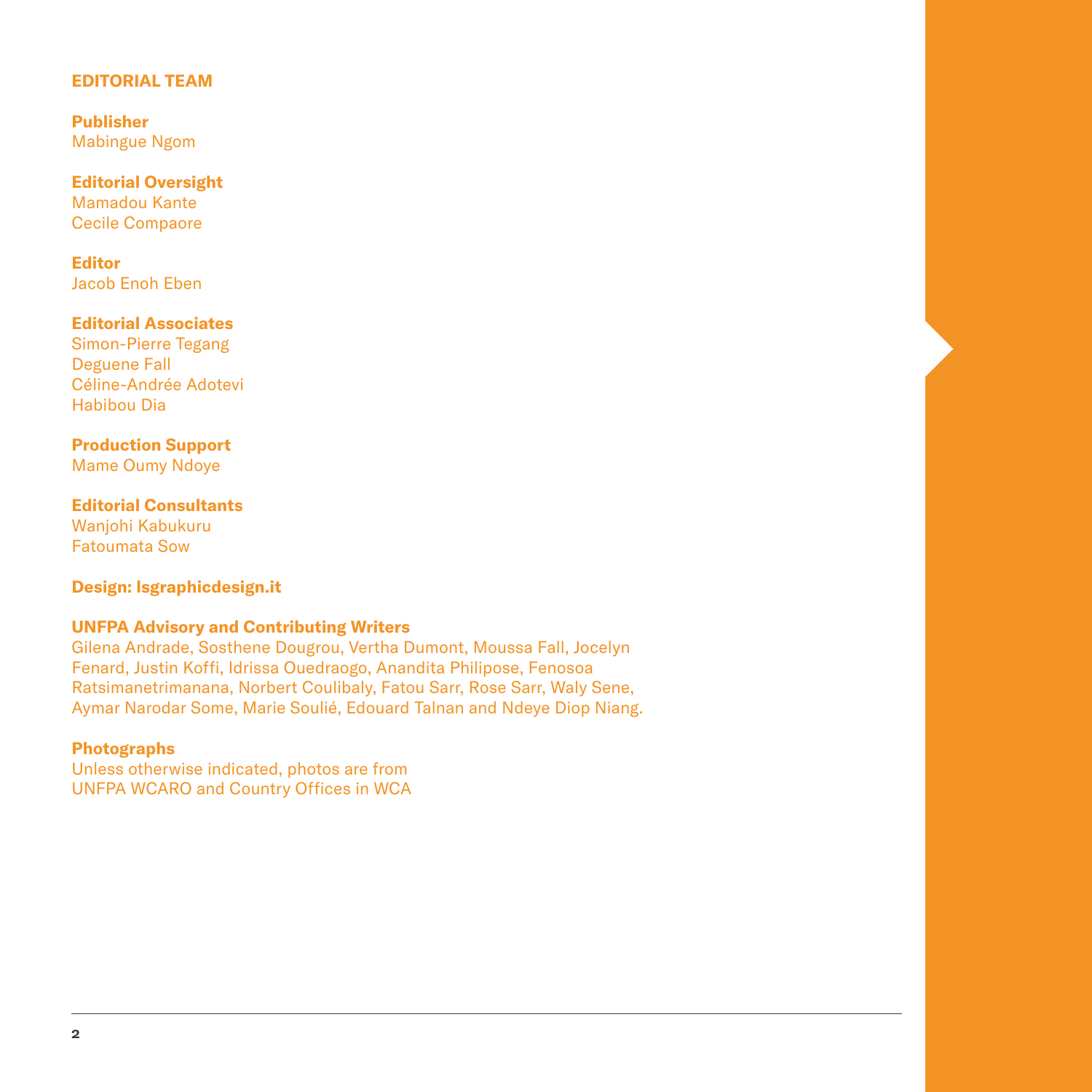We have completed the first year of our new four-year regional action plan, with activities and initiatives implemented in line with the:

### **Global UNFPA Strategic Plan 2018-2021 aiming to contribute to the achievement of the 2030 Agenda for Sustainable Development, the African Union (AU) Agenda 2063, and its roadmap on the Demographic Dividend.**

Significant progress has been made in the provision of frontline reproductive health services to those in dire need, but much more still needs to be done. As part of the Ouagadougou Partnership, in which UNFPA is a core partner, the coordinated interventions of the partnership's actors have enabled an additional 1,398,000 women to access and use modern contraceptive methods (63 per cent of target by 2020), from 2016 to 2018. Furthermore, UNFPA has contributed 70% to meeting WCARO countries' contraceptive needs in 2018, while two other partners contributed the remaining 30%.

Our various campaigns and interventions have yielded positive results with traditional, community-based and religious leaders embracing the demographic dividend (DD) ideal. Some influential local leaders, are also championing and advocating finding the courage to say "No" to child marriages, supporting family planning and abandoning female genital mutilation.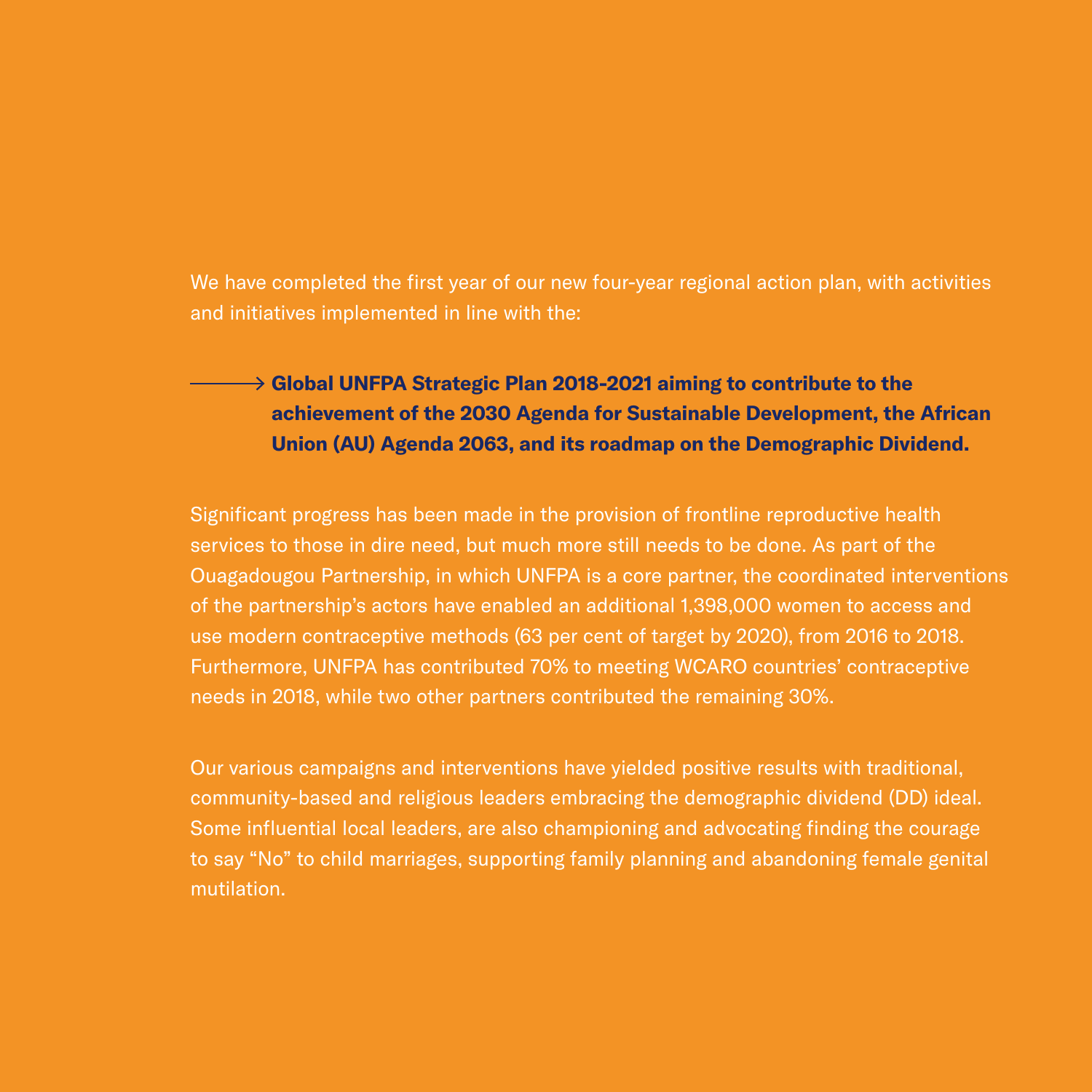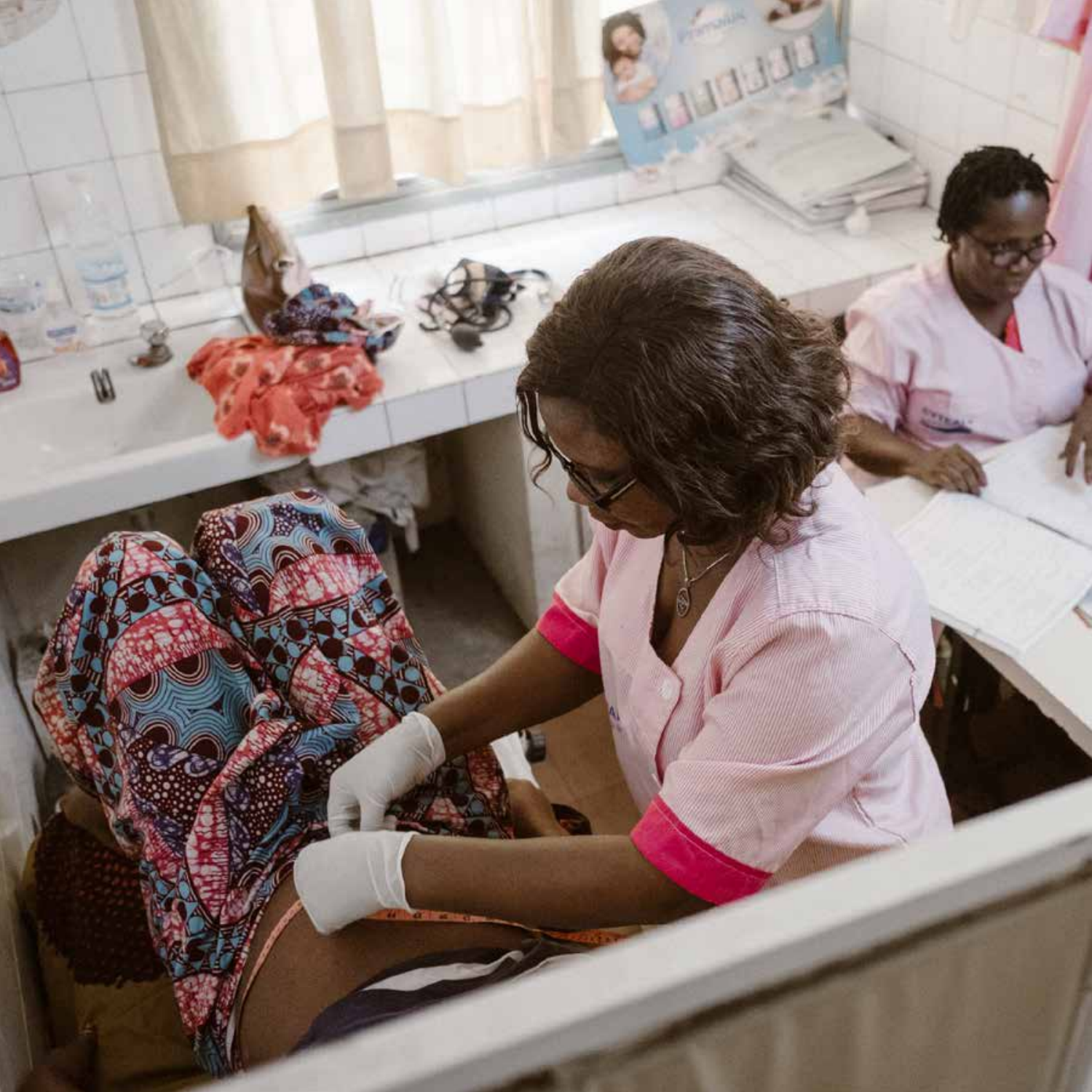

## **Repositioning Quality Midwife Training to achieve "3-Zeroes"**

Maternal and neonatal mortality indicators in West and Central Africa are the most worrying in the world. To improve this situation, UNFPA's 2018-2021 strategic plan, which is in tandem with the AU's Continental Plan for Reproductive, Sexual, Maternal, Neonatal, Child and Adolescent Health (RMNCAH) 2016-2030 (Maputo Plan of Action), targets three (3) transformative results:

#### **Zero preventable maternal deaths,**

**Zero unmet need for family planning and** 

**Zero gender-based violence and harmful practices.**

This will require the provision of quality care which often lacks during childbirth and postpartum, accompanied by the provision of the necessary resources, with contributions from the states concerned, to improve health worker training.

*Three new centres of excellence for the Masters in Nursing and Obstetrics were opened in 2018 in Côte d'Ivoire, Mali and Niger at the beginning of the academic year in November. Three existing institutes in Abidjan, Bamako and Niamey were identified and upscaled to offer the Bachelor-Masters-Doctorate system, in order to upgrade and deepen medical education and give both midwives and nurses access to Graduate-level courses over a period of four academic semesters.*

Health workers conducting antenatal visits to pregnant women in a health facility in Chad. © UNFPA / SWEDD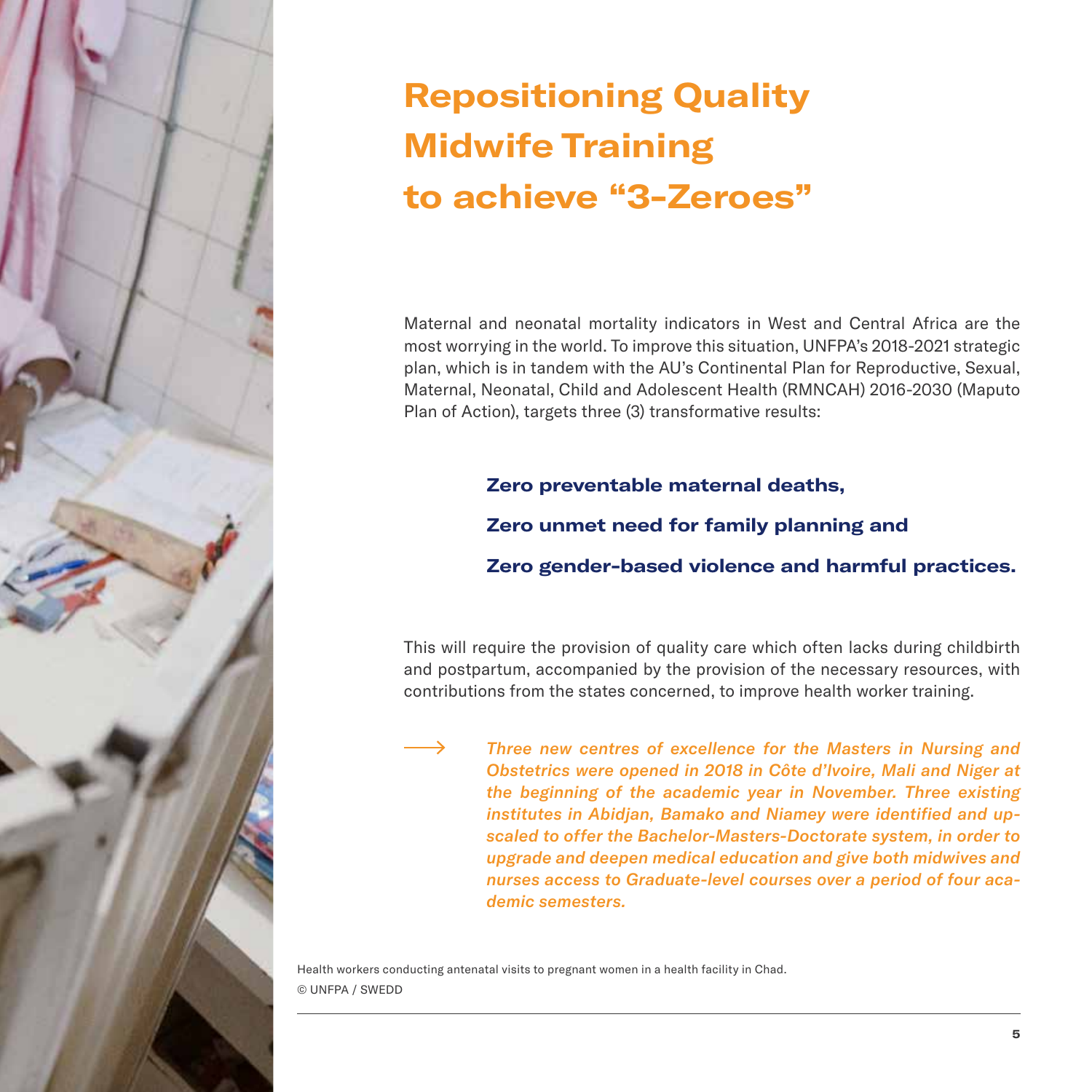### **Islam, Demographic Dividend and Family Well-being**

Partnership between UNFPA WCARO with religious leaders and Faith Based Organisations which started in 2015 continued in 2018. Together, we carried out a number of triumphant initiatives to increase the population's understanding of the need to harness the demographic dividend and enhance family well-being.

> *UNFPA-Nigeria organized the largest conference of Muslim religious leaders to discuss their role in demographic dividend. The two-day conference was officially opened by the Vice President of the Federal Republic of Nigeria, Prof. Yemi Osinbajo.*

> About 200 Islamic religious leaders from across the country converged in Abuja in September 2018 for a two-day forum with the theme **"Harnessing Demographic Dividend for Sustainable Development of Nigeria: The Role of Muslim Religious Leaders"**.



Muslim religious leaders of Nigeria at the conference on "Harnessing the demographic dividend for sustainable development of Nigeria: the role of Muslim religious leaders" in Abuja, officially opened by the Vice President of the Republic of Nigeria Prof. Yemi Osinbajo – Abuja, Nigeria, Aug 2018. © UNFPA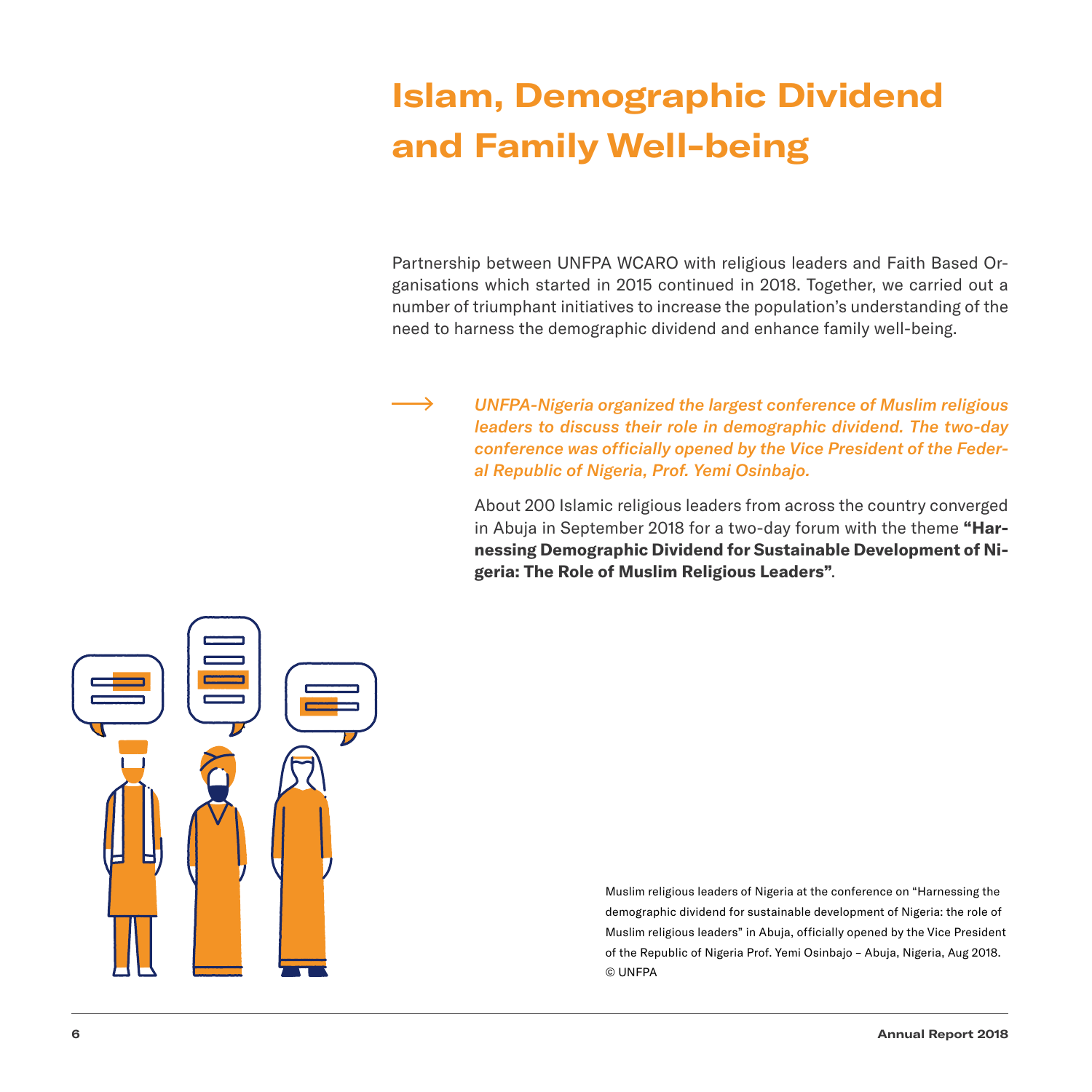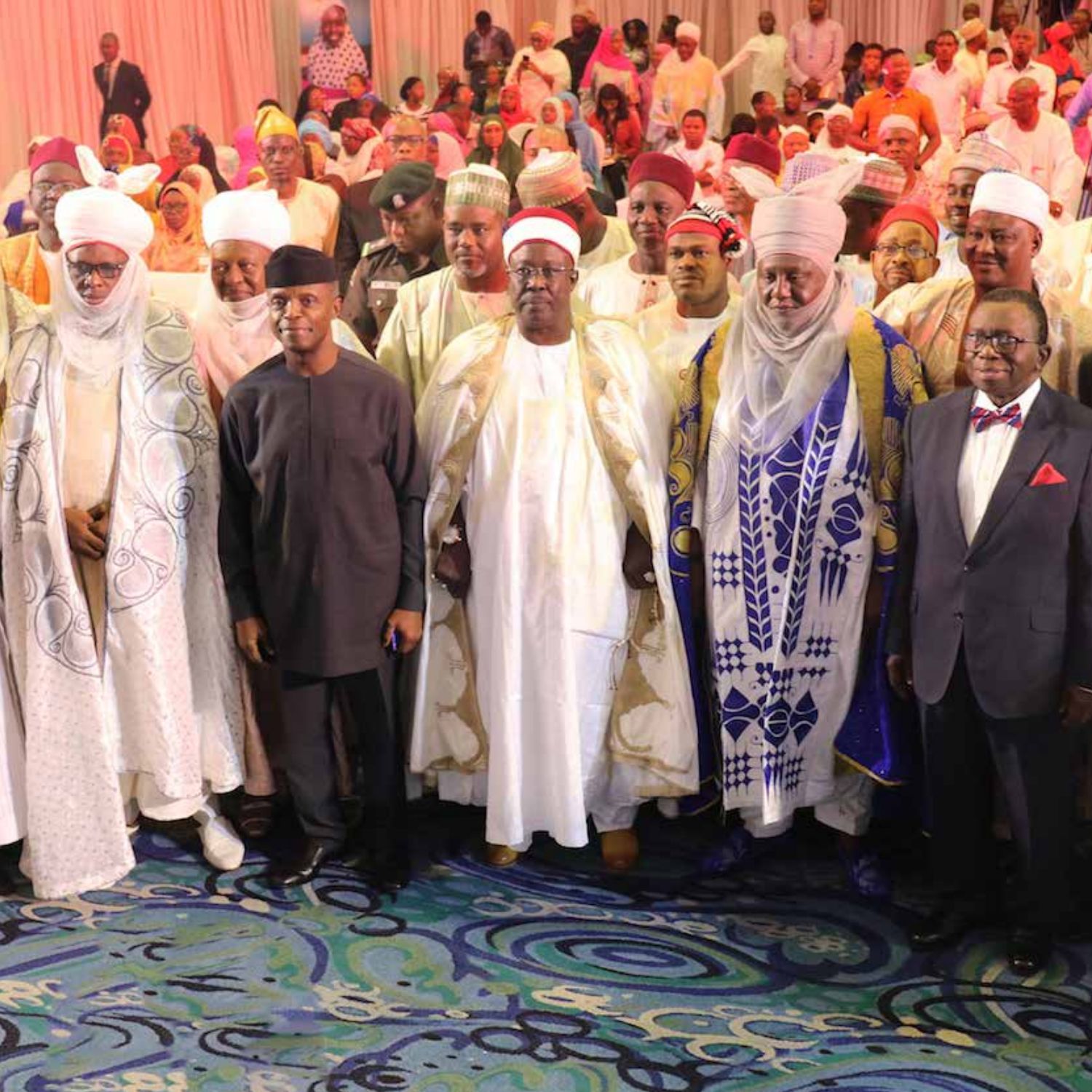**8 Annual Report 2018** © UNFPA / Ollivier GirardUN Deputy Secretary-General, Ms. Amina J. Mohammed, visits the National Center for Fistula Control of Niger.

(話

o.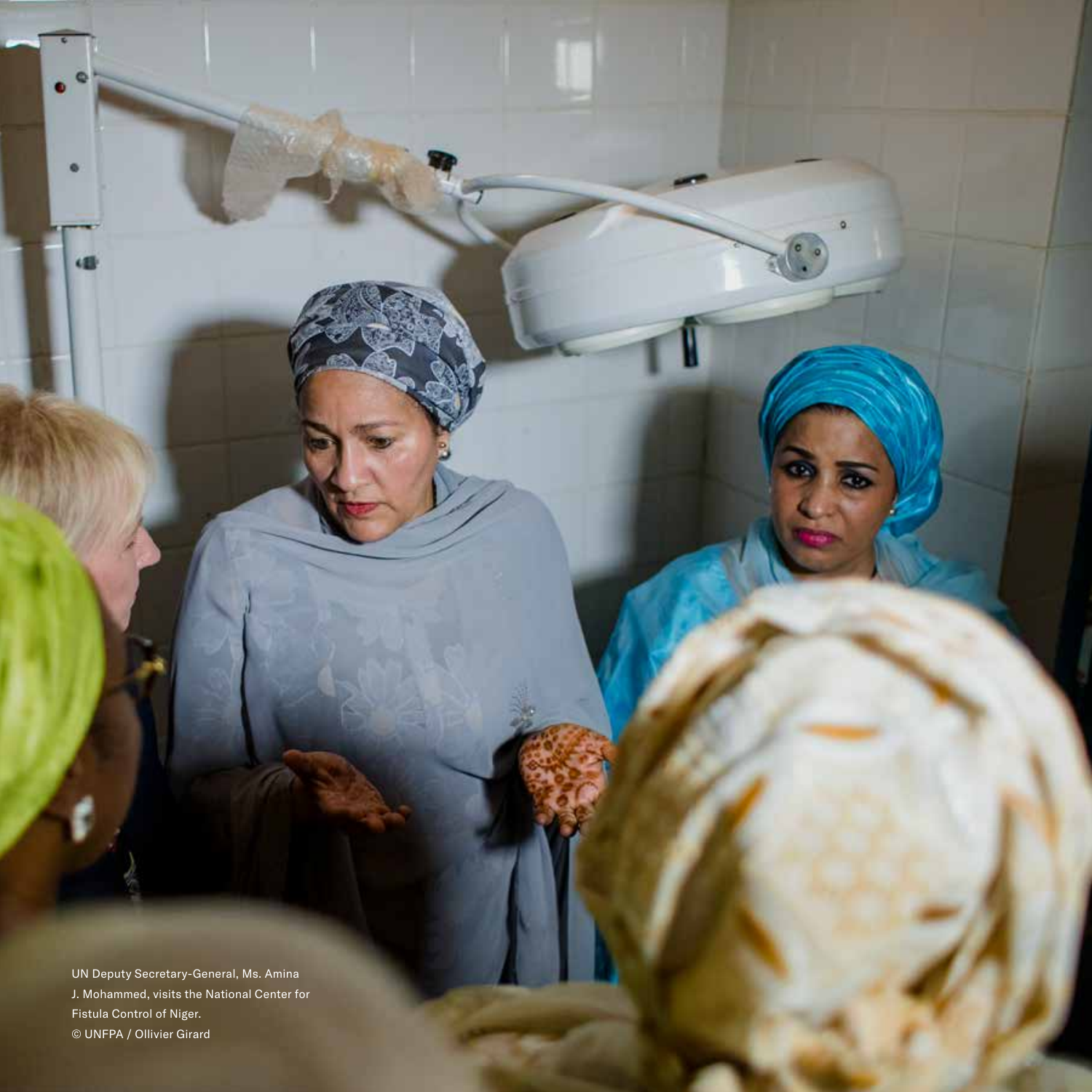## **Towards eradicating Obstetric Fistula in the region**

The region for the first time has a strategy of eradicating obstetric fistula, which led ECOWAS Health Ministers adopt a resolution for the elimination of the fistula. Obstetric fistula remains a major concern in developing countries, where it is estimated that more than two million women and girls are victims. The eradication of obstetric fistula has been a priority for UNFPA since it launched the Global Campaign to Eliminate Fistula in 2003. However, in the West and Central Africa region there are still many challenges, including lack of comprehensive data.

 *UNFPA-WCARO partnered with the Institute for Training and Research in Urology & Family Health (IFRU-SF) to host the 5th Urological Meeting in Dakar (URODAK18).*

The meeting brought together national and international experts to discuss treatment and repair of obstetric fistula and new cancer management techniques. Senegal's Minister of Health and Social Action Mr. Abdoulaye Diouf SARR, officially opened the Meeting of Dakar in the presence of Ms. Beatrice Mutali, then Deputy Regional Director of the UNFPA West and Central Africa Regional Office.

While the exact number of women with Obstetric Fistula in the region is not known, they are estimated to have reached 1,000,000 victims with 46% of then in Nigeria alone. The incidence rate is around 30,000 new cases per year. **Fistula, child marriage, early pregnancy and female genital mutilation are all interrelated.** Child marriage is growing concern in Africa and particularly in West Africa where over 40% of girls are married before their 15th birthday. Female genital mutilation in West Africa, for example, affects 44% of girls aged 15 to 19 years.



million **Women reached In Nigeria**

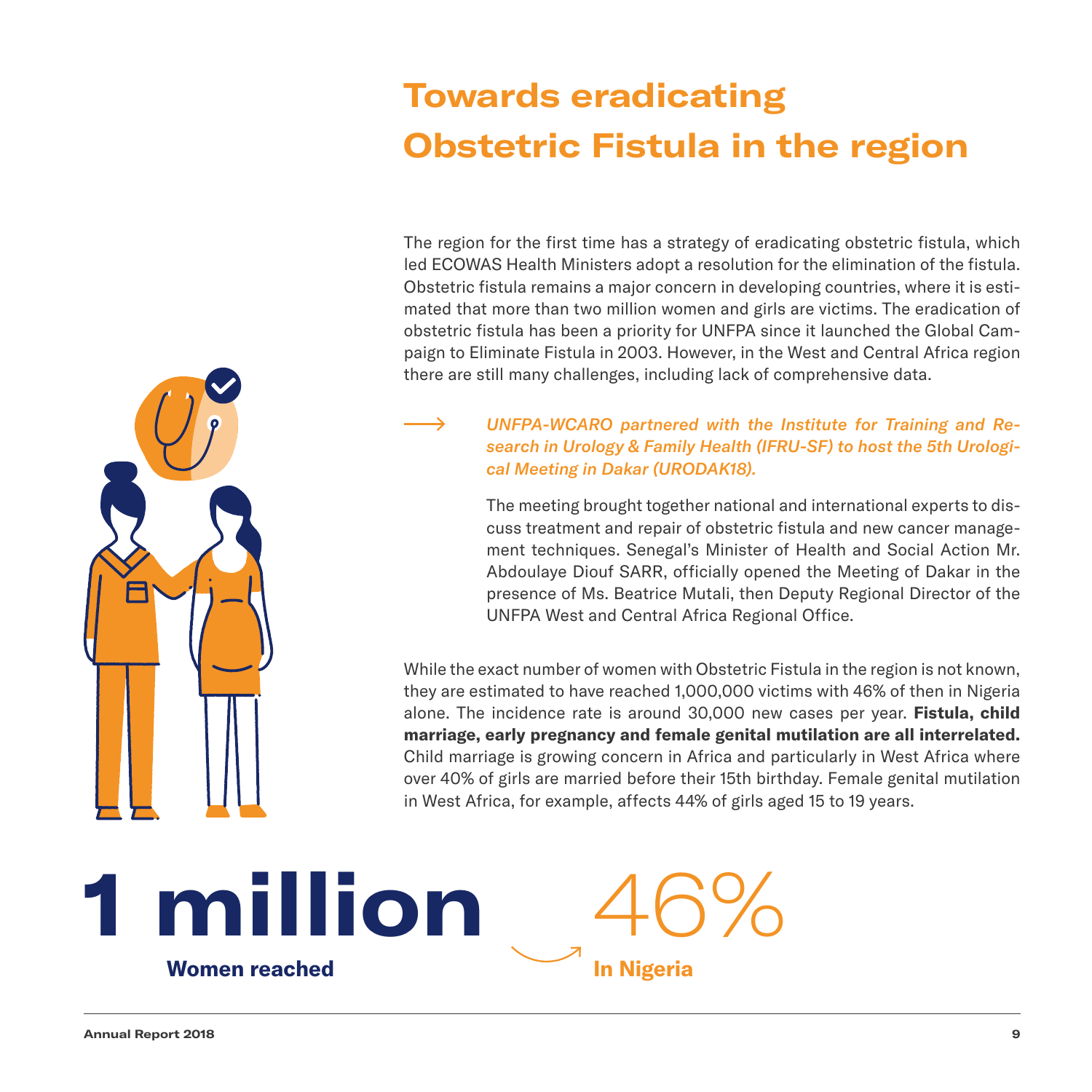# **Remarkable success of the Sahel Women's Empowerment and Demographic Dividend Project**

The Sahel Women's Empowerment and Demographic Dividend (SWEDD) initiative remains one of the remarkable success stories of UNFPA-WCARO. This regional initiative has been accelerating the demographic transition which continues to create the conditions for a demographic dividend that promotes growth and the reduction of gender inequalities between men and women in the Sahel region.

*In 2018, Benin was added the seventh country in the initiative which strengthens the empowerment level of women and adolescent girls in Burkina Faso, Chad, Côte d'Ivoire, Mali, Mauritania, and Niger. The working framework supports access to quality reproductive, child and maternal health services, and improves knowledge production and sharing.* 

#### **SWEDD Launches 'win-win' empowerment strategy**

*The "safe spaces" and the "husband-to-be schools" are two novel SWEDD initiatives that were up-scaled this year. These two win-win empowerment strategies are a bulwark of SWEDD's continued quest of implementing UNFPA's three transformational goals.*

 The "safe space" is a space that welcomes 100 girls, of which two thirds are aged between 9 and 14 years and the remaining third are aged 15 to 19. The "safe spaces" concept was launched in Niger in 2013 under the clarion call "**Initiative for Adolescent Girls - Knowledge for Dignity**".

> The people of Bariobe in Equatorial Guinea engage with an awareness-raising team on birth-spacing and maternal health. © UNFPA

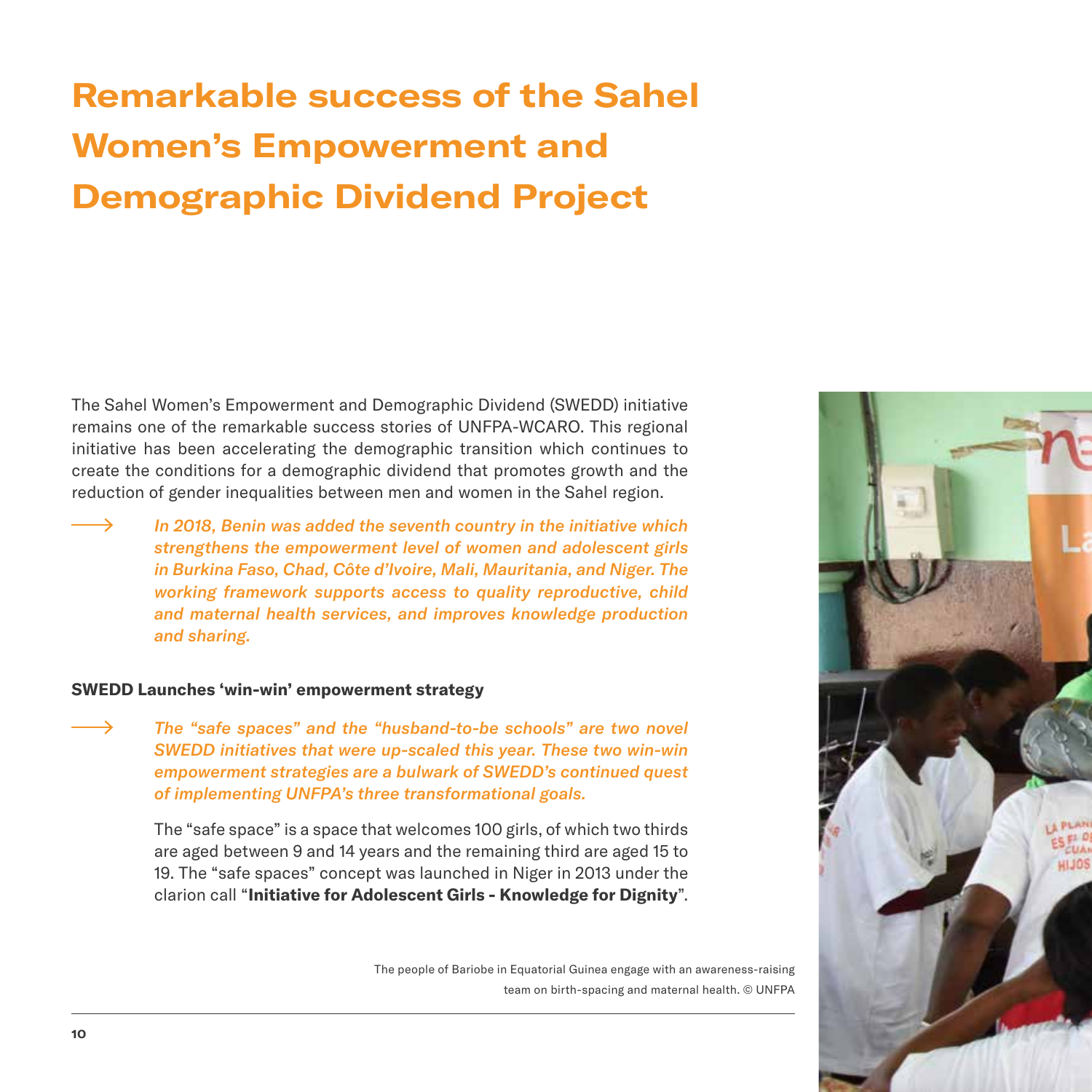### **Noble Energy Project makes progress in Equatorial Guinea**

UNFPA's Noble Energy Project received a boost when its plans to supply medicines and family planning essentials were approved by Equatorial Guinea's health and social welfare minister Dr. Salomón Nguema Owono. Also accepted was provision of a mobile clinic to serve Noble Energy's project on maternal and neonatal mortality reduction in Bioko Norte and Kie Ntem localities.

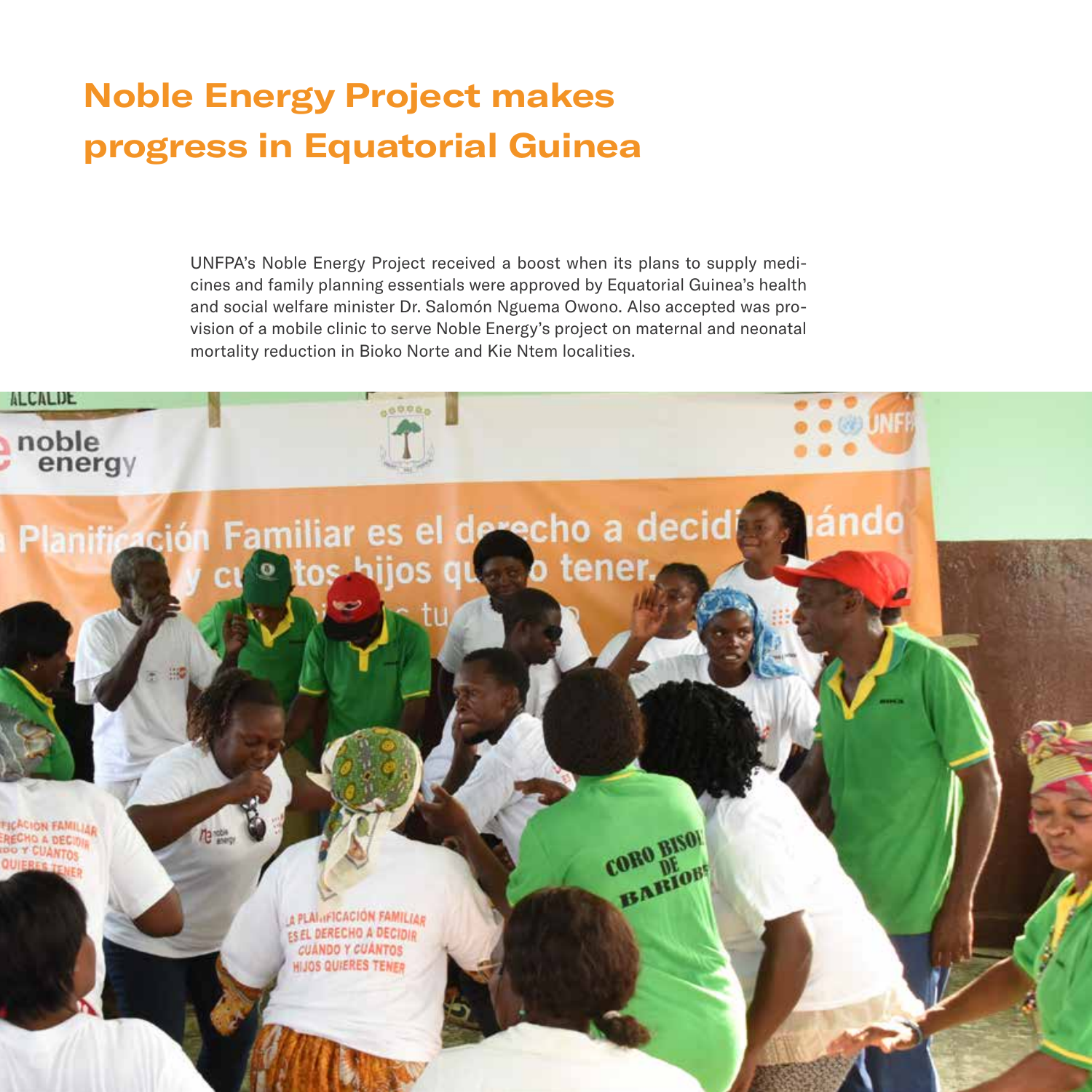## **"The world is changing, so is UNFPA-WCARO"**

*Another notable success in 2018 was the Change Management Training workshop for 23 UNFPA country representatives and senior staff at the regional office.* 

 This certified training workshop hosted in Banjul, equipped the regional and country managers with the requisite knowledge in readiness for their role in managing ongoing changes, including UN reforms in the region.

#### **New communications strategy to support delivery of transformative results**

As part of advocacy efforts to support the delivery of the three transformative results of the 2018-2021 strategic plan, and the SDGs, media, advocacy and communication professionals at both the regional and country offices designed and adopted a communication strategy. The strategy was proceeded by comprehensive communications capacity and needs assessment, which included a public opinion survey.

Findings of the assessment and survey informed the design of the strategy that which is already in being implementing to ensure that UNFPA is, and seen to be bold, vocal and visible.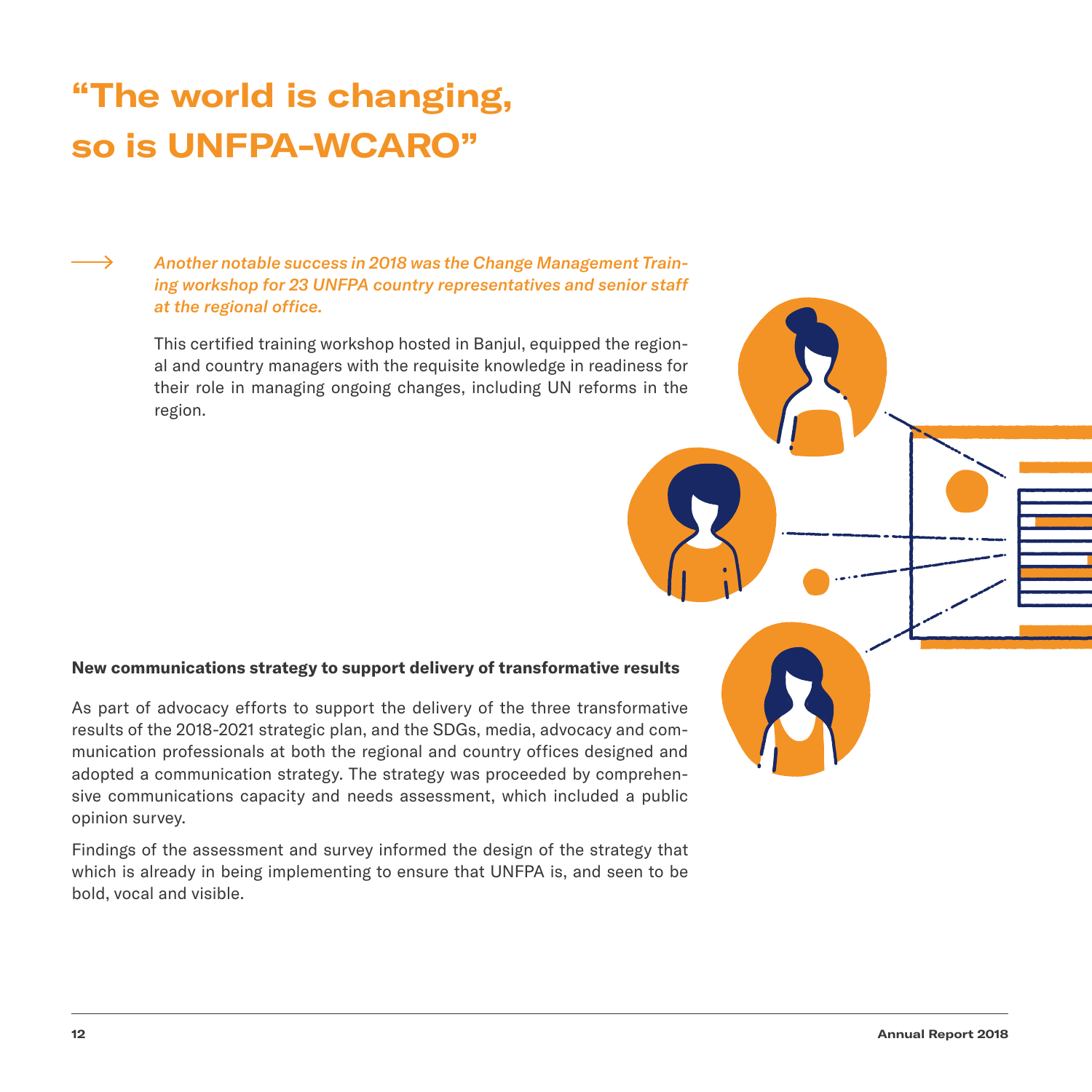# **Artists and Traditional Communicators Advocate for Harnessing the Demographic Dividend**

As part of its strategy to take the message to the grassroots, UNFPA continues to engage with artists, religious leaders and traditional communicators. A regional conference on the the theme, "**Partnership for Culture, Communication and the Demographic Dividend**," held in Dakar, Senegal from 25 to 27 November 2018.

> At the end of the conference, a regional network of traditional communicators in West and Central Africa was created to promote and coordinate the implementation of activities geared toward accelerating social transformation as a condition sine qua non conducive to accelerate the demographic dividend in West and Central African countries.

#### *Equally, a ninety-one (91)-year old Senegalese traditional communications legend, El Hadj Mansour Mbaye, was awarded the premier UNF-PA-WCARO Special Distinction Medal.*

 Mbaye who is the first traditional communicators to be honoured with this esteemed award is the founding president of the National Network of Traditional Communicators (RENACOT) of Senegal. The glowing citation acknowledges Mbaye's lifelong commitment to the promotion of good health for mother and child and family planning, with a view of eliminating preventable maternal deaths and harmful gender practices in Senegal.

*Meanwhile, the Afro-diva songster Coumba Gawlo organized a communications campaign on themes relating to the demographic dividend in Nouakchott, Mauritania. This also involved several famous Mauritanian artists notably Mouna Mint Dendenni, Seydou Nourou Gueye and the young Khoudia.*

 The campaign was organized with the technical and financial support of the Mauritanian Government, UNFPA, and other agencies including UNICEF, WHO, UNAIDS, OHCHR, IOM, USAID, the SWEDD project, and the private sector.

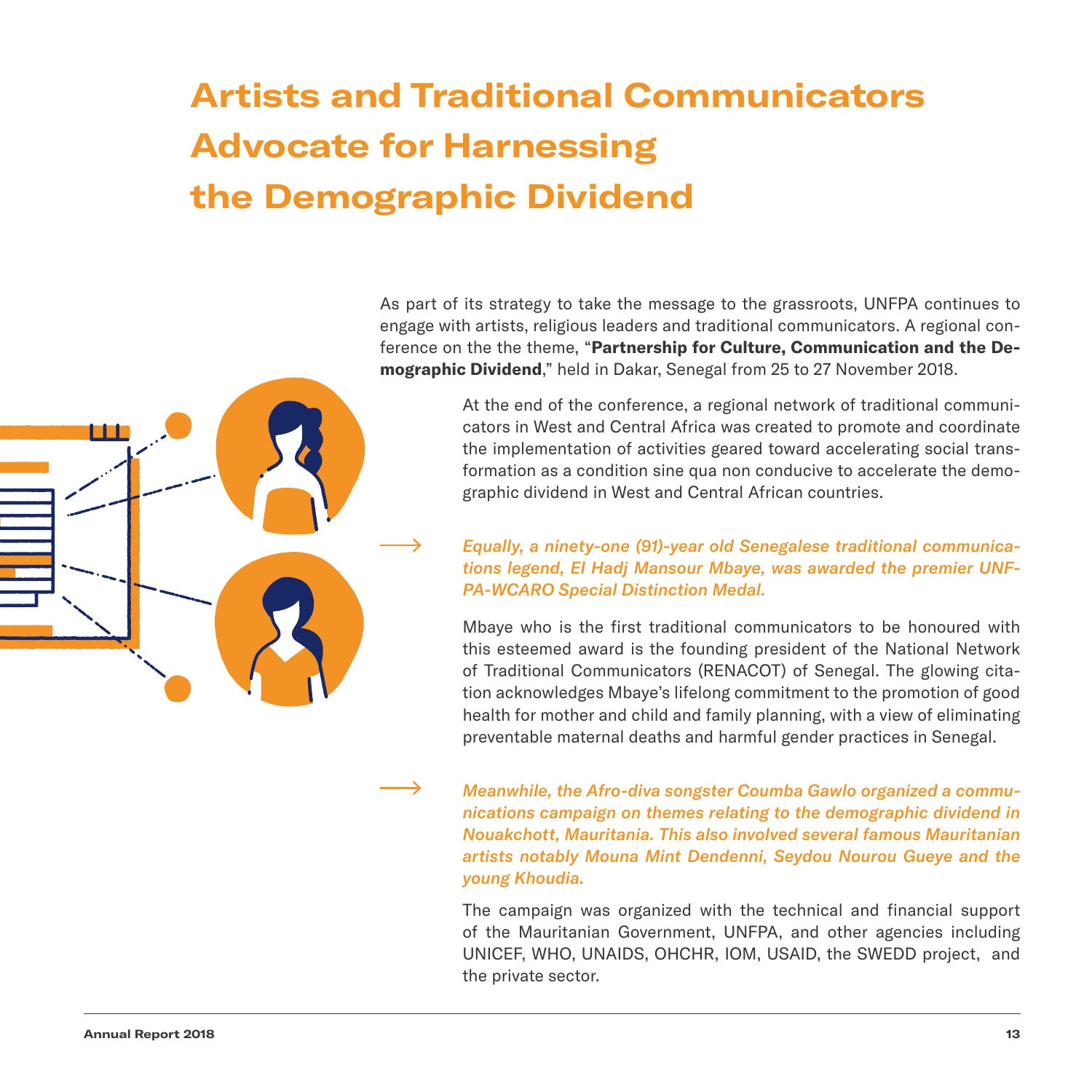# **UNFPA unveils Demographic Dividend Observatories\***

High population growth rates, maintained by some of the highest fertility rates in the world, will be the most pressing challenge in the near future. Two vital queries will need answers for the future:

#### Will economic development automatically lead to lower fertility?

#### Will lower fertility automatically lead to higher economic growth?

These are among the elemental questions that inform UNFPA-WCARO's future scenario modeling and inspired its push for the establishment of National Demographic Dividend Observatories (NDDO). With the support of the Regional Centre of Excellence in Generational Economics (CREG) and the Thiès Applied Finance and Economics Research Centre (*Centre de Recherche en Economie et Finance Appliquées de Thiès* - CREFAT) as a strategic implementing partner, this objective is aligned with the AU Roadmap agreed in 2017 by the continent's Heads of States and governments. So far Benin, Senegal, Mali, Côte d'Ivoire, Burkina Faso, Niger, Mauritania and Chad have established fully functional National Demographic Dividend Observatories.

> \*An observatory serves to monitor information. It is a tool that enables continuous monitoring of a subject, social trend, sector of economic activity, territory and even technology among others to inform and guide the choices of the relevant decision-makers such as governments, parliamentarians, elected officials, development partners and civil society.

> > Theatre group made of students denounce the scourge of early marriages and dropping out of school in a play at the opening ceremony of the high-level conference on women's empowerment - Dakar, Senegal, Nov 2018. © UNFPA

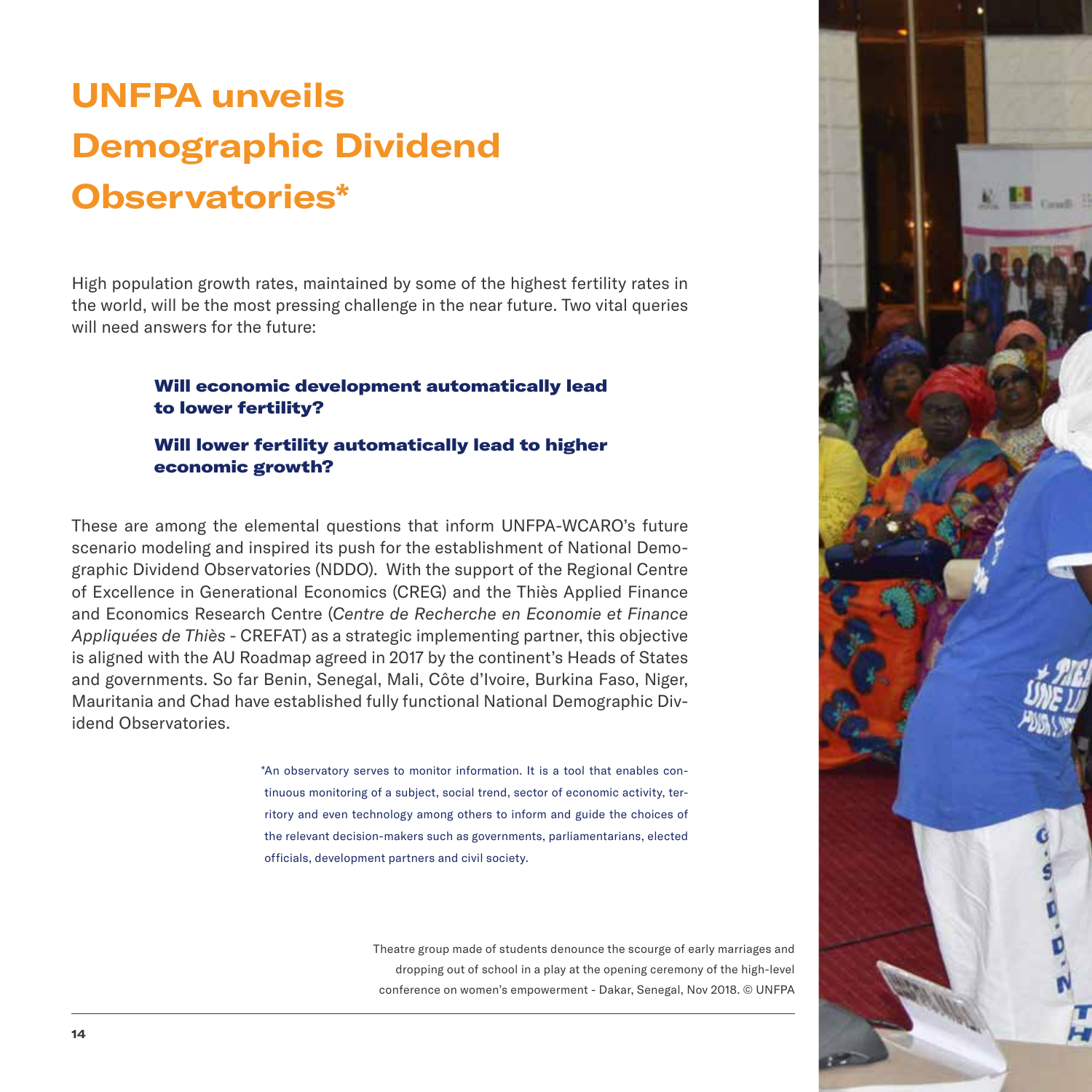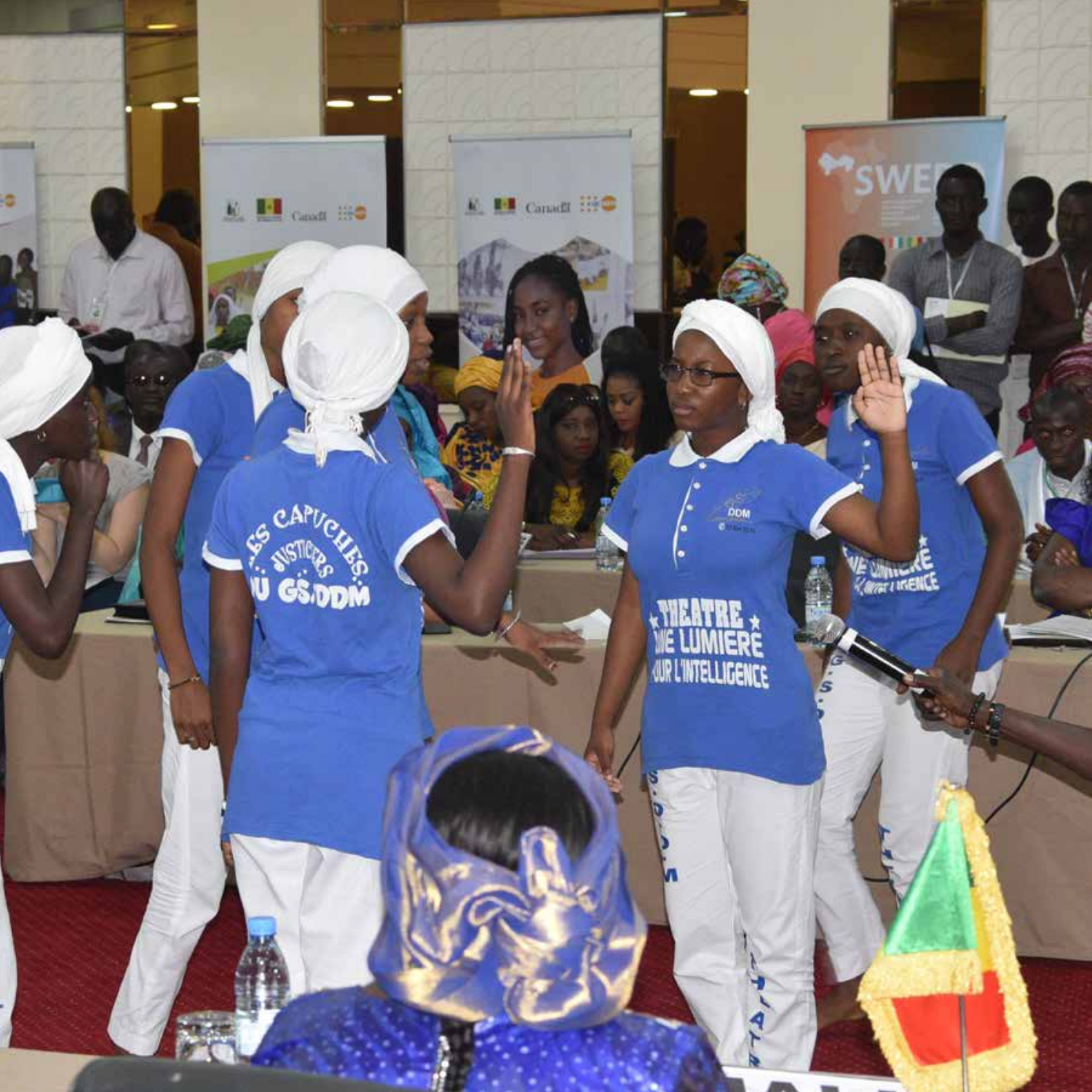### **Engaging Member States and other State actors**

#### **Niger's Bold High-Level Summit tackls Child Marriage and Promotes Women and Girls**

*On the margins of the 73rd United Nations General Assembly meeting in New York, the First Lady of Niger, Dr Lalla Malika Issoufou, led various high level speakers to share best practices and community interventions geared at reducing child marriage, and promoting women and girls' wellbeing that has largely contributed to reduce the fertility rate in Niger.*

#### **Diplomacy and Demographic Dividend**

Engagements with governments and their representatives remained constant in the course of the year. As an ongoing practice, 2018 started with a presentation of the 2017 Annual Report to members of the Diplomatic Corps accredited to Dakar, Senegal. UNFPA Regional Director held a briefing session with Members of the Permanent Representative Missions of countries in the region to the United Nations, where he briefed them on the progress, opportunities and challenges in delivering UNFPA's mandate in the region.

#### **UN Youth Envoy tours the region**

 $\rightarrow$ *UN Secretary-General's Special Envoy on Youth, Ms. Jayathma Wickramanayake, visited four countries in the region to embolden our demographic dividend message. The Youth Special Envoy delivered a strong message to policy makers advocating for increased investment in education, and paid courtesy visit to our Fass-Guele-Tapee-Coloban initiative.*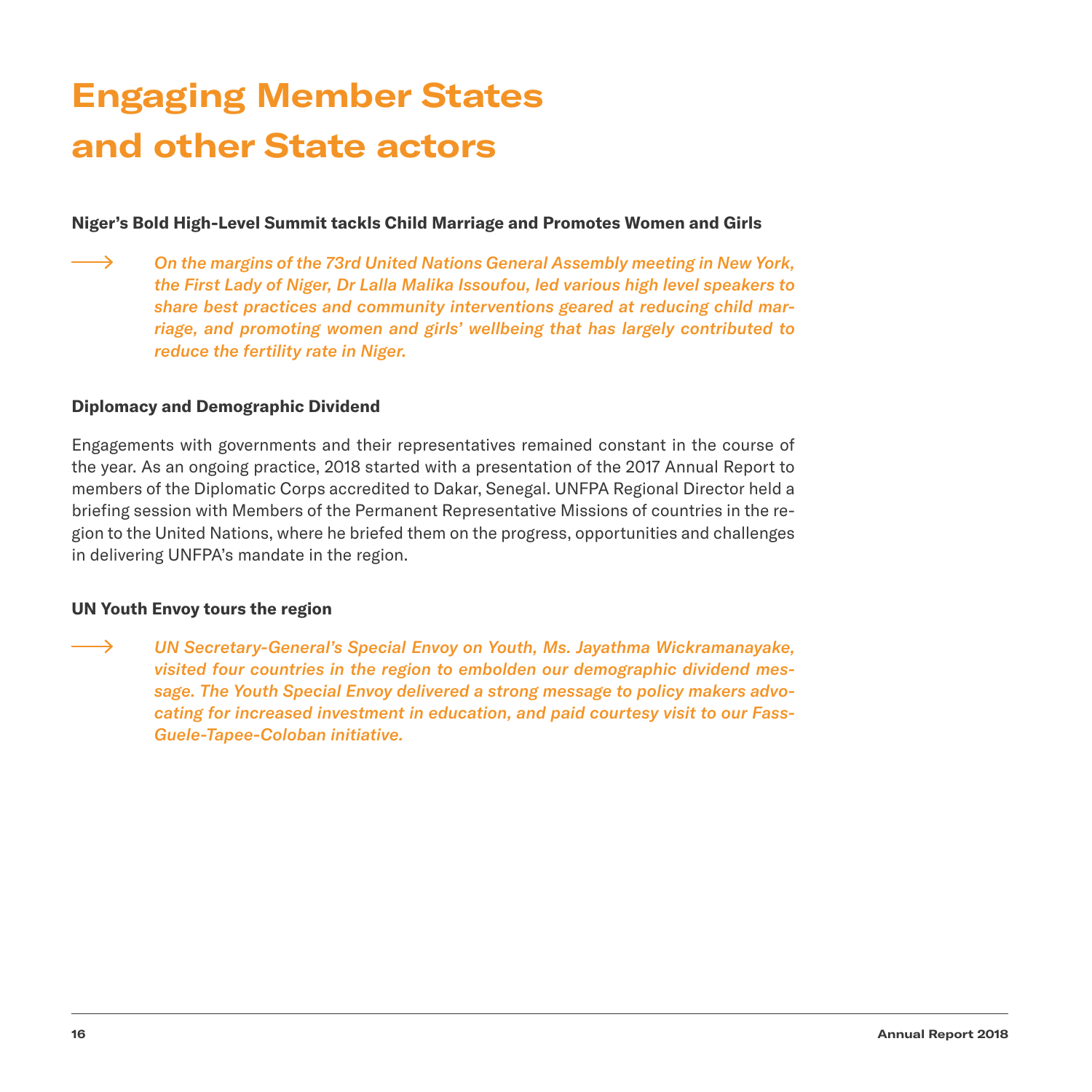# **Population and Housing Census Vital in Harnessing Demographic Dividend**

*In anticipation of the 2020 round of population and housing censuses, UNFPA West WCARO held a five-day capacity building workshop on the processes of the general population and housing census of West and Central Africa region and its links to the 2030 Agenda for sustainable development, and the Agenda 2063 of the African Union.* 



# **UNFPA Supports African Youth SDGs Summit in Ghana**

Africa's population is predominantly made up of youth people. In West and Central Africa, with almost 60% of the population under the age of 24, young people are the most precious resources of the region. It is often said that Africa can only thrive when the young people thrive.

The potential of the youth will only be realized when we invest in their education, health, skills and empowerment, as well as provide them with a conducive environment wherein they can make informed choices. These investments together are the pre-conditions sine qua non for Africa harnessing its demographic dividend.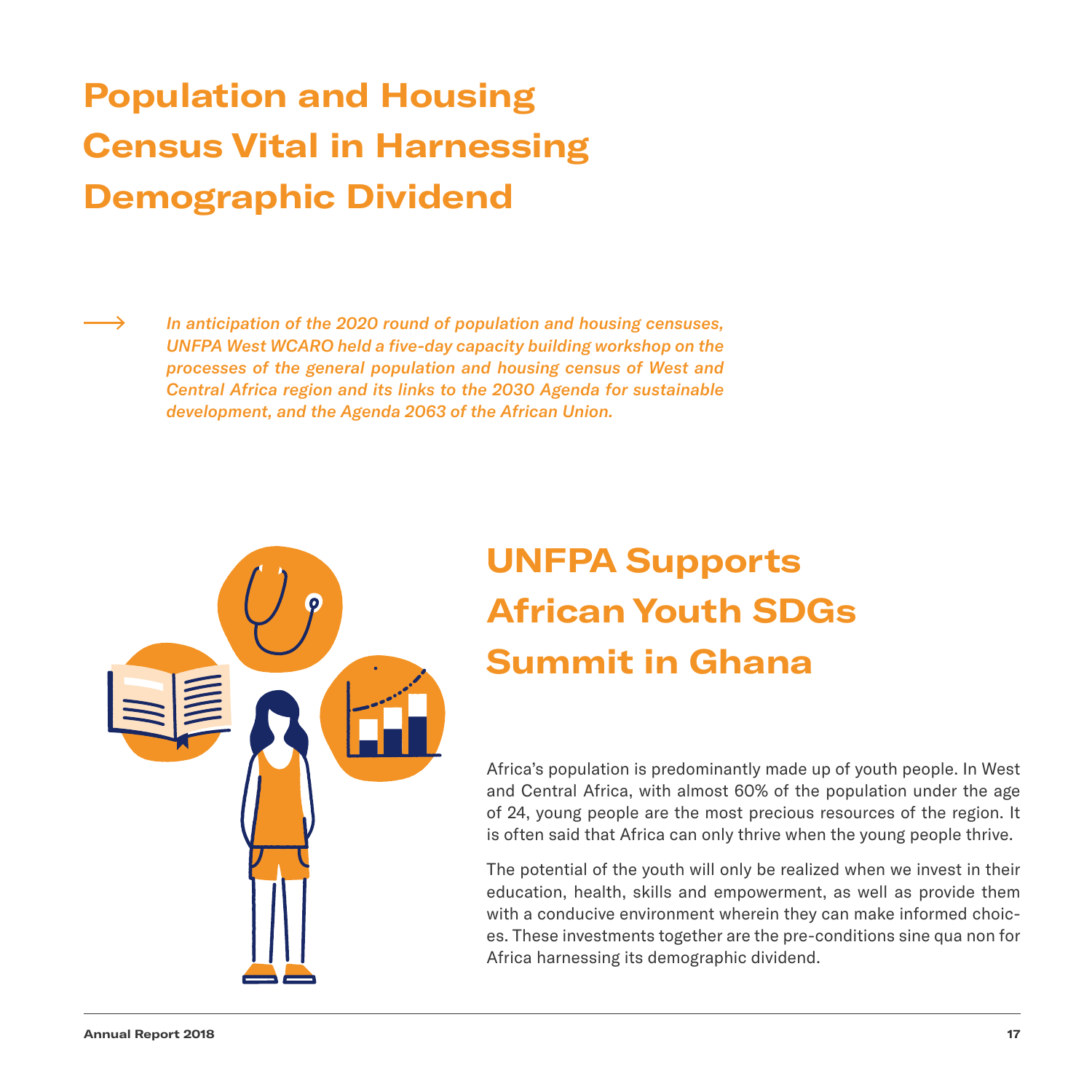### **Catalytic partnership: Muskoka Renews Trust**

The French Muskoka Fund (FFM), planned over 5 years and then extended to 2 additional years, was confirmed in 2018, following its good results, for a new 5-year cycle (2018-2022) for an amount of 10 million euros per year, including 3 million euros for UNFPA.

 *Also announced in 2018 is Denmark's entry into the Muskoka mechanism, with the first financial allocationexpected in early 2019, thus opening the door to a broader and stronger Muskoka for the years to come in the region.* 

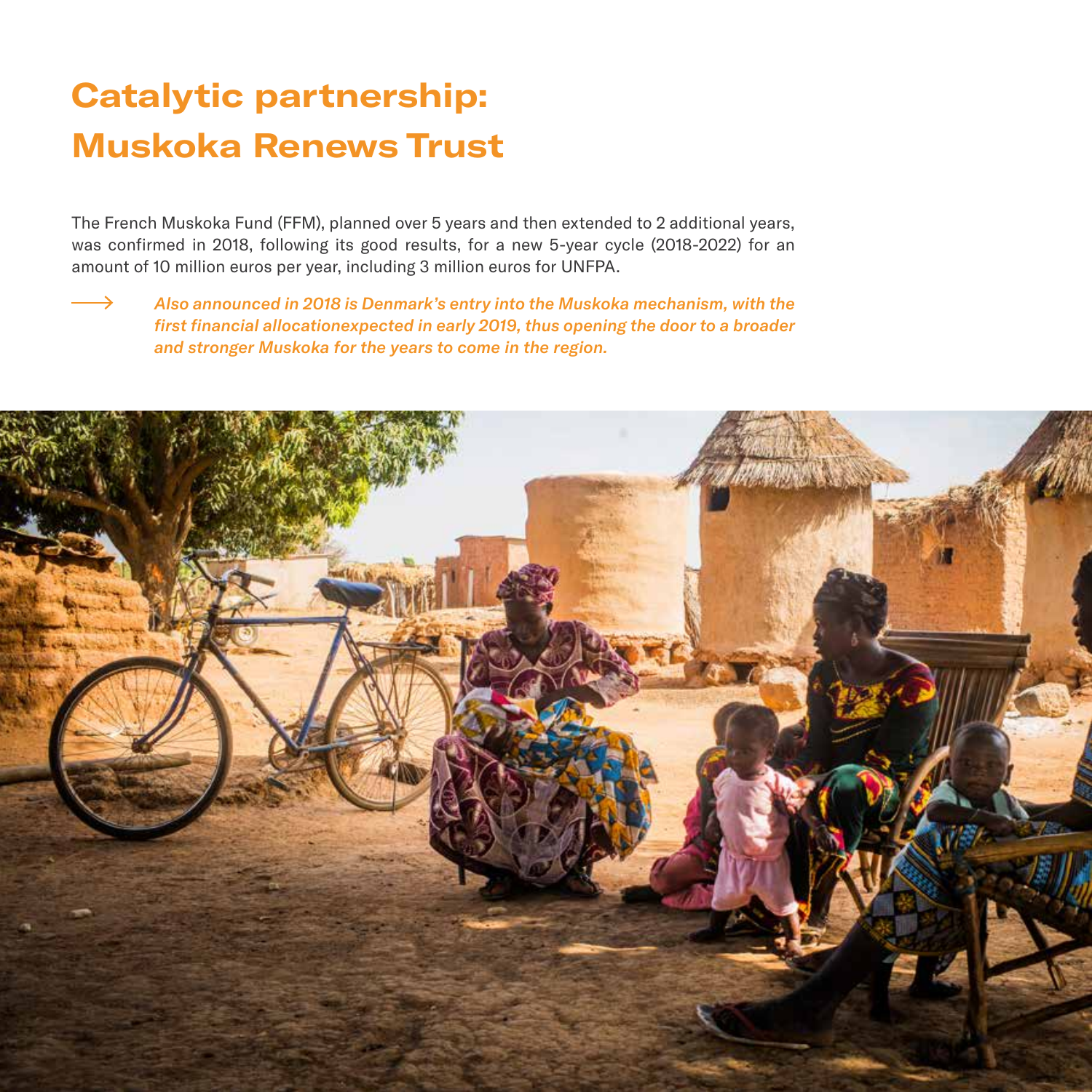

**Throughout 2018, our activities were aimed at bolstering the regions potential for harnessing a demographic dividend as an anchor for sustainable development. They placed emphasis on sustaining and complementing country level efforts to attain universal access to sexual and reproductive health and advancing progress towards the achievement of the Programme of Action of the International Conference on Population and Development (ICPD).** 

**In 2019, we will join the international community to mark twenty-five years of the ICPD as well as commemorate UNFPA's 50th anniversary.**

Excerpts of a photo album "24 hours with young people" from Muskoka fund project countries, produced to raise awareness on the precarious situation of the young people. ©UNFPA/Fonds Francais/Muskoka/Vincent Tremeau